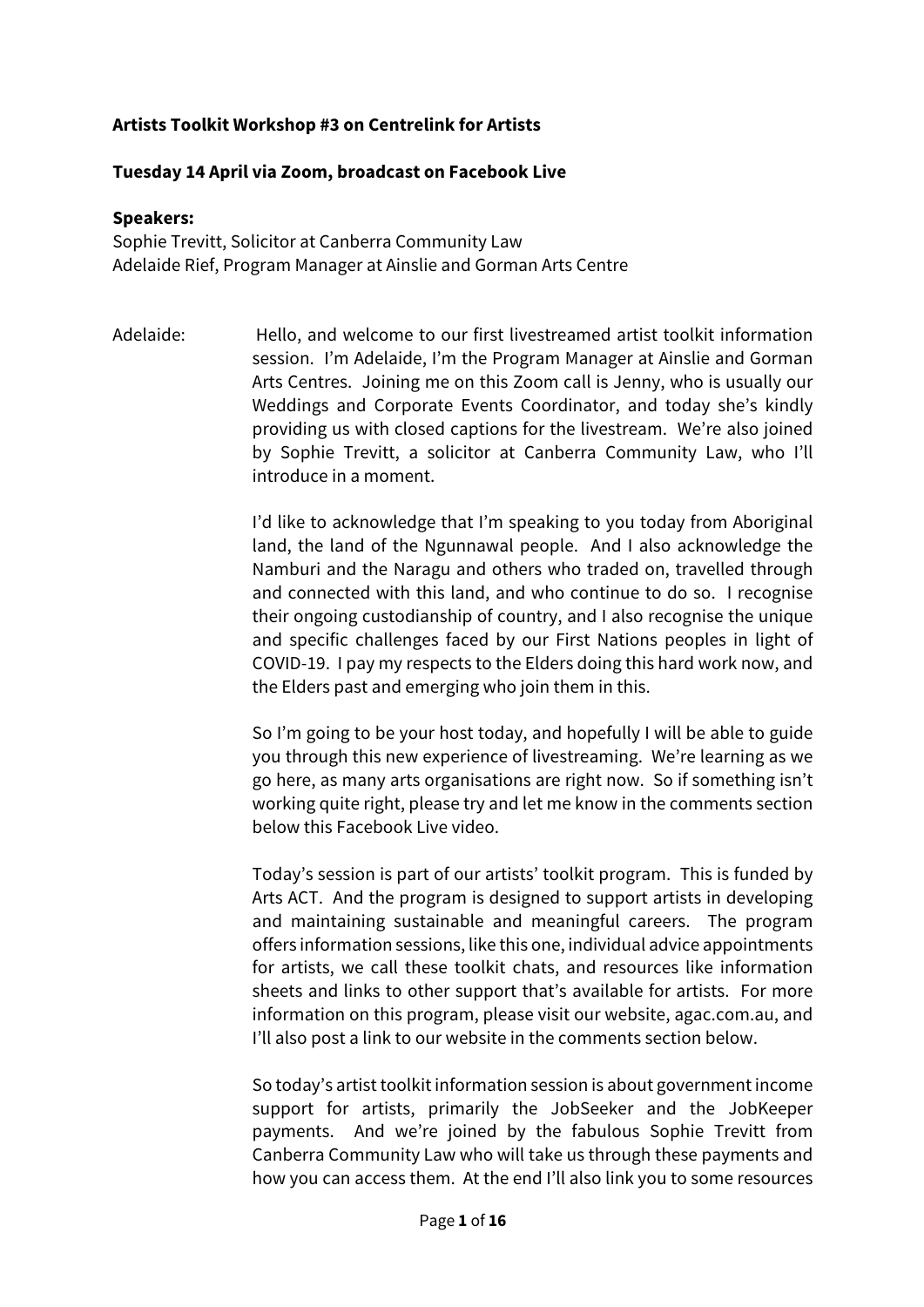that outline the other types of support you can access as an artist, including Arts ACT funding and other federal support.

A bit of housekeeping first up. Sophie will be answering questions throughout the info session, but she can't hear you. So what you need to do is to post your questions in the comments on this live video. Sophie will be able to read those comments and respond to them while she is doing the presentation. If you have questions that haven't been answered by the end of this session, we'll try and follow up with you afterwards. We'll also be recording this video, and we will be making the video and a full transcript available after the session.

OK, so introducing Sophie Trevitt. Sophie is a community lawyer who practices in social security and housing law. She is part of the team at Canberra Community Law, and works in the Social Security and Tenancy Team. Soph has previously worked in the Northern Territory with incarcerated children or children at risk of incarceration, and has worked in a wide range of areas of law, including housing and homelessness, Centrelink, police accountability, and discrimination and employment law. And I am going to hand over to Soph right now. There she is.

Sophie: Great. Thanks, Adelaide. I can't see myself coming up live yet, but I think that's because there's a little delay. So I thought, having talked to Adelaide, we thought something that might be useful would be to talk about the Centrelink options that are available for people in a wide range of situations. So some folks watching might have lost their jobs throughout this period, or have been stood down temporarily, potentially indefinitely, you may have lost shifts, you may be a sole trader and have experienced a downturn in your own business.

> So there are obviously a range of different Centrelink options available for people in non-pandemic times, and these Centrelink payments all still exist. But particularly in the context of COVID-19, as Adelaide said, there are two payments that we think, or two schemes that we think are particularly relevant for the arts and events industry, and that is the JobSeeker payment and the JobKeeper payment.

> So what I might do is I can see someone said that Lauren said that I am [unintelligible 00:06:40], that's good. What I might do is share my screen with you, and just talk at the start about the JobSeeker payment and what that means, and how much support is available through that scheme, answer some questions on that, then move to the JobKeeper payment, answer some questions on that, and then see if there's anything left unresolved at the end. Feel free to post comments as you go, and I can see them, so I'll try to answer as well as we talk.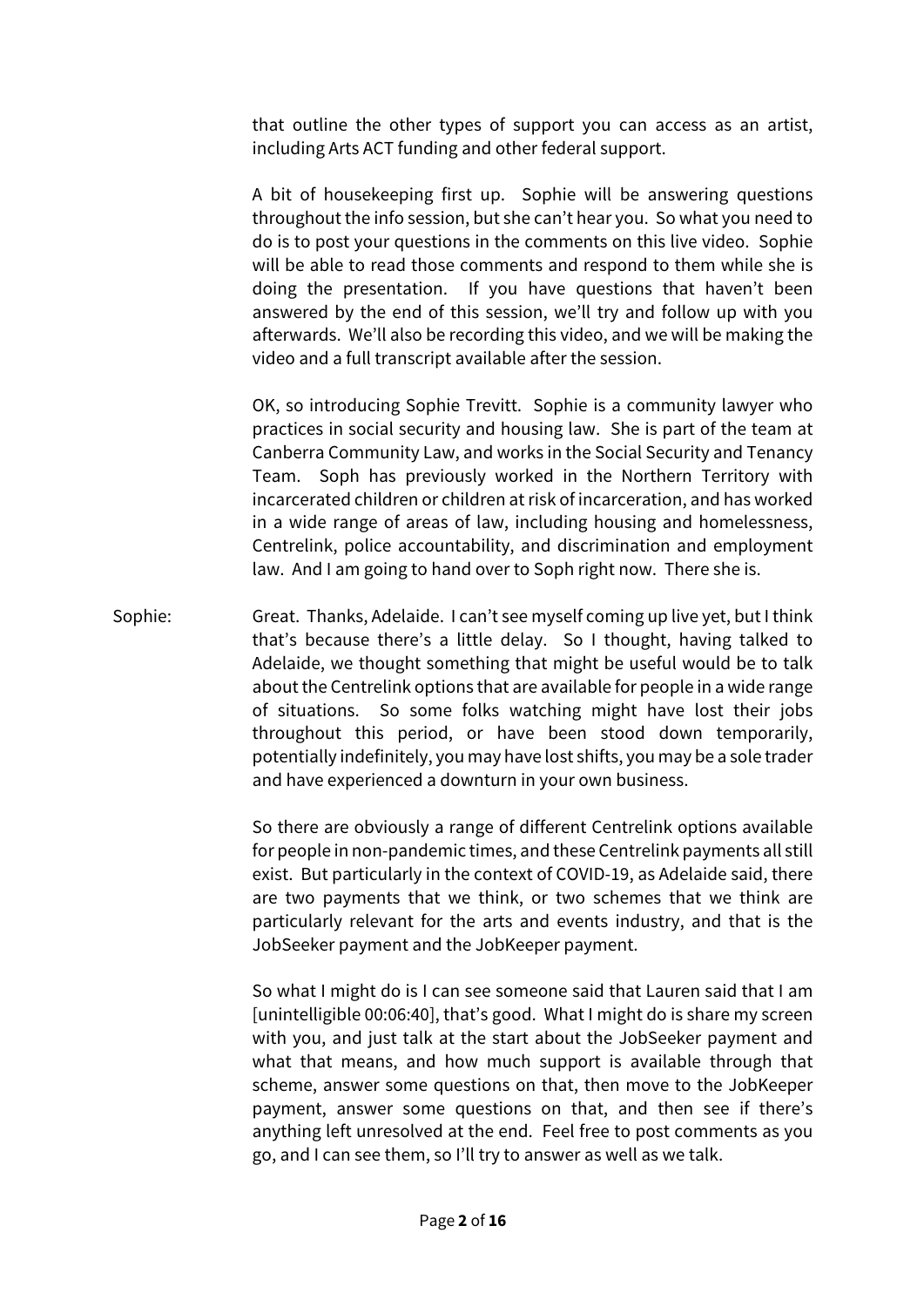So hopefully this will work. So Centrelink and COVID-19. So Centrelink is hard to navigate at the best of times, let alone during a pandemic. And you would have all seen the television footage and the newspaper articles that show the photos of people lining up outside Centrelink offices. So people are waiting on the phone for long periods of time, people are lining up for long periods of time, it's definitely not easy. But there are a number of supports available, and hopefully we can talk a bit about the practicality of how you can access them as well. So there's support available, not just if you've lost your job, although there is, but also if you've had your shifts cut or reduced, or if you're a sole trader and you've had your business turnover reduced.

So to start with, confusingly the two main support packages available, the JobKeeper and the JobSeeker payment, both sound very similar, and rhyme, but are extremely different. So the JobKeeper payment on the one hand is a payment for businesses. The JobSeeker payment is for individuals and is a social security payment, so it's the new revamped version of the Newstart allowance. So these operate in really different ways. The crossover that I think might apply to some of you watching, and those in the arts and events community, is that sole traders can actually apply for both in certain circumstances. So you may be eligible for either. And then you'll need to make a decision about what works best for you.

So the JobKeeper payment, as I said, that's for employers and businesses to access. It's administered through the ATO. It's a wage subsidy. So it's designed by the government to give the employer, or the business, \$1,500 by way of a subsidy for them to pass on to their employee, effectively to keep them on the books. So that's one payment. It's set to last for about six months. There isn't a definitive end date, but that's what the government has flagged. So it's a temporary scheme in place for this crisis time during the pandemic.

The second payment, or the second scheme, is the JobSeeker payment. This is entirely different. This is a social security payment. It's the revamped Newstart allowance. It's for individuals who have lost jobs or are unemployed, or are unable to work because they're injured or sick, perhaps with COVID-19, but also just injured or sick in general. It's administered through Centrelink, so you have to apply for it through Centrelink, you have to declare your income to Centrelink, so any shift work that you do have, and it will adjust your payment accordingly. There are mutual obligations that you have to perform in order to receive this payment. So that's very different. Hopefully that distinction is clear. I'm not seeing any comments or confusion, so that's good.

So I want to talk about both these payments separately, and then about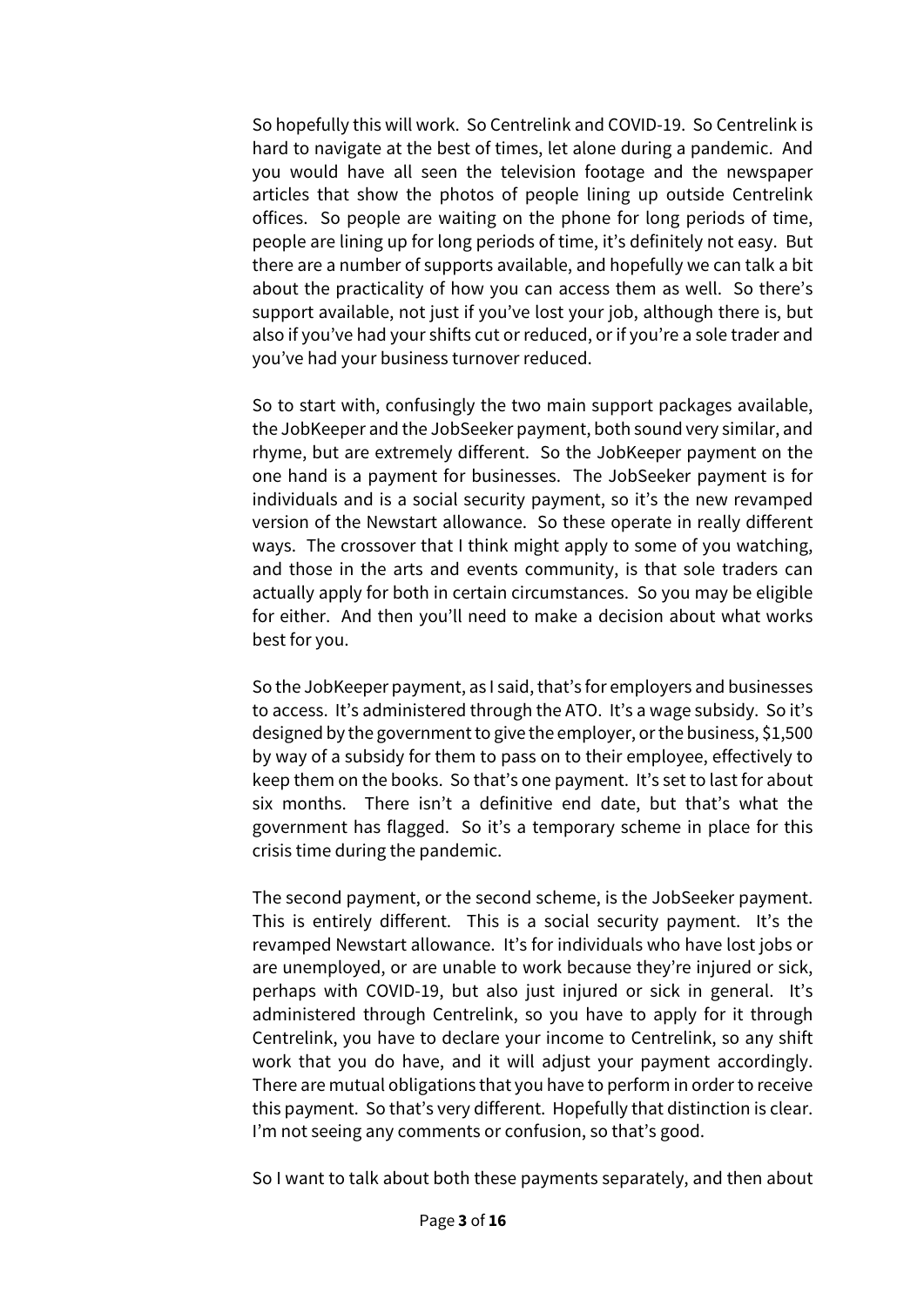how they intersect, because I think for some of you, you might be eligible for both, and potentially it's a bit confusing trying to work out what's the best way forward.

So let's start with the JobSeeker payment. So this is the payment that's administered through Centrelink for individuals who are unemployed, looking for work, sick or injured. To be eligible for this payment, you must be an Australian citizen or resident, between 22 and 66 years old. If you're under 22 there is an equivalent payment, the Youth Allowance JobSeeker payment which you can apply for. If you're over 66, the aged pension is potentially what you would be looking at. If you are unemployed or looking for work, or if you are sick or injured and can't work.

So the JobSeeker payment is calculated depending on your income and your partner's income. Given the pandemic situation, the government has expanded the eligibility for the JobSeeker payment, so it's greater than what it was when it was the old Newstart version. So you can go to the Centrelink website and look it up, and there are some tables there that are pretty easy to navigate, that show if you earn \$104 per week, then this affects your JobSeeker payment by X amount, and you can work out how much you can earn and how much it will affect a potential JobSeeker payment. Same for your partner's income, if you have a partner.

So just for example, through the JobSeeker payment, the maximum fortnightly payment if you're single with no kids is \$565.70. But this would decrease if you were earning some money through a shift once a week at a café, for example. Now, the big announcement that's come about with the JobSeeker payment is the coronavirus supplement. This is an additional payment that is lobbed on top of the JobSeeker payment for the duration of this crisis. At the moment it's been flagged for six months, but we'll await further announcements on that. And that payment is an additional \$550.00 per fortnight. So that brings the total JobSeeker payment to somewhere around \$1,000, sometimes a bit more mark. It could be a bit less, depending on how much income you are earning yourself. So that's in comparison to what I flagged earlier with the JobKeeper payment, which is a flat rate of \$1,500.

So one of the big questions I think for the arts and events community is how does this work if you're a sole trader? And the answer is that you are eligible for the JobSeeker payment if you are a sole trader. It is a little more complicated for you to declare your income and for Centrelink to calculate what's the correct amount of JobSeeker payment to deliver to you. But it's definitely achievable.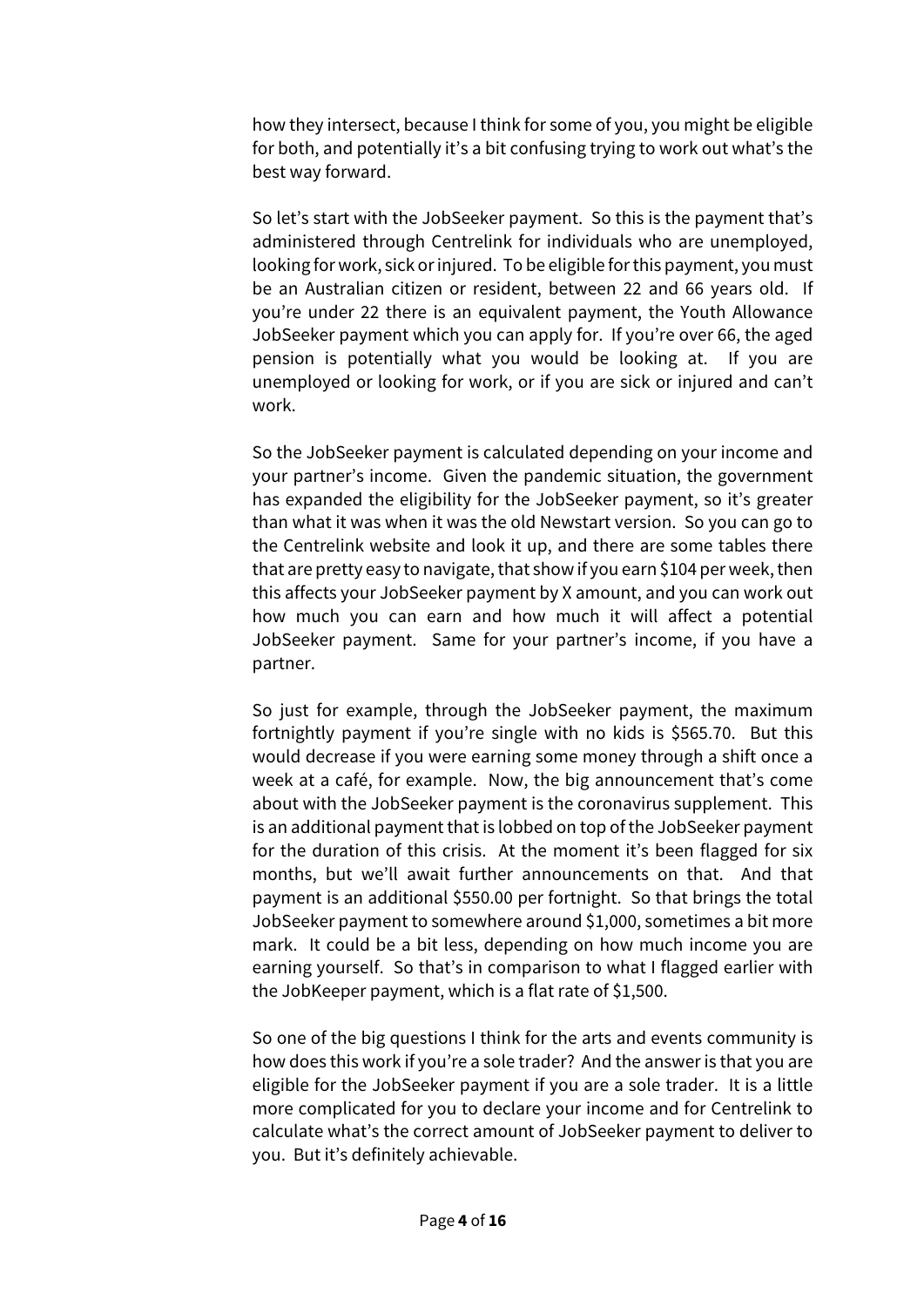Apologies for this ugly formatting, but if you are a sole trader and you want to apply for the JobSeeker payment, you just do that online as you normally would. So go to the MyGov, if you haven't got a MyGov account, you'll need one. So set up a MyGov account, it's to be linked to your Medicare card or to the ATO. You can register your interest in applying for a JobSeeker payment. Then later down the track Centrelink will get in touch with you to calculate how much they will be paying you per fortnight. Just remember it's a fortnightly payment.

The way they normally do it is they would assess your tax return, the last tax return, and then they divide the annual taxable income by 26 instalments, so that's per fortnight. They do this after the allowable expenses of the costs of running the business, but before income tax and other personal deductions. Obviously in this climate this may not be an accurate way to reflect how much money Centrelink should be paying you, particularly if you've had a big change in your business' circumstances because of the coronavirus. So if this doesn't reflect your income accurately, then Centrelink does allow you to provide them with an estimate looking forward, but you need to do this on something concrete. So for example you might need to provide profit and loss statements, and then project what you think the income for your business will be over the next three months, and then Centrelink will pay you a fortnightly instalment based on that estimate.

The really important thing if you're going down this route, which is perfectly fine, the really important thing is that at the end of that three month period you always check to make sure, so you reconcile what you've estimated to Centrelink and what you in fact earnt, so that you don't accrue a debt to Centrelink. So say they overpaid you, because you underestimated how much you would earn, you need to declare that to Centrelink and pay that money back. And the same goes the other way, if you overestimated, you can declare that to Centrelink and you may have been entitled to more. So it's just important that you stay on top of that, is all. But there's no reason why you can't access the JobSeeker payment as a sole trader.

So I'll just have one more note on the JobSeeker payment, which is that it is a payment that attracts mutual obligations. So this means you will be put in touch with a Job Active service provider, an employment agency. Because it's a payment that is meant to be for folks who are unemployed or underemployed and looking for work, you will then need to seek work, and attend appointments and those kind of things. The mutual obligations have been suspended until the  $27<sup>th</sup>$  of April, so until the end of this month, but it is not clear what they are going to look like going on into the future. So that is just something to bear in mind, is that in order to keep receiving that JobSeeker payment, you do need to stay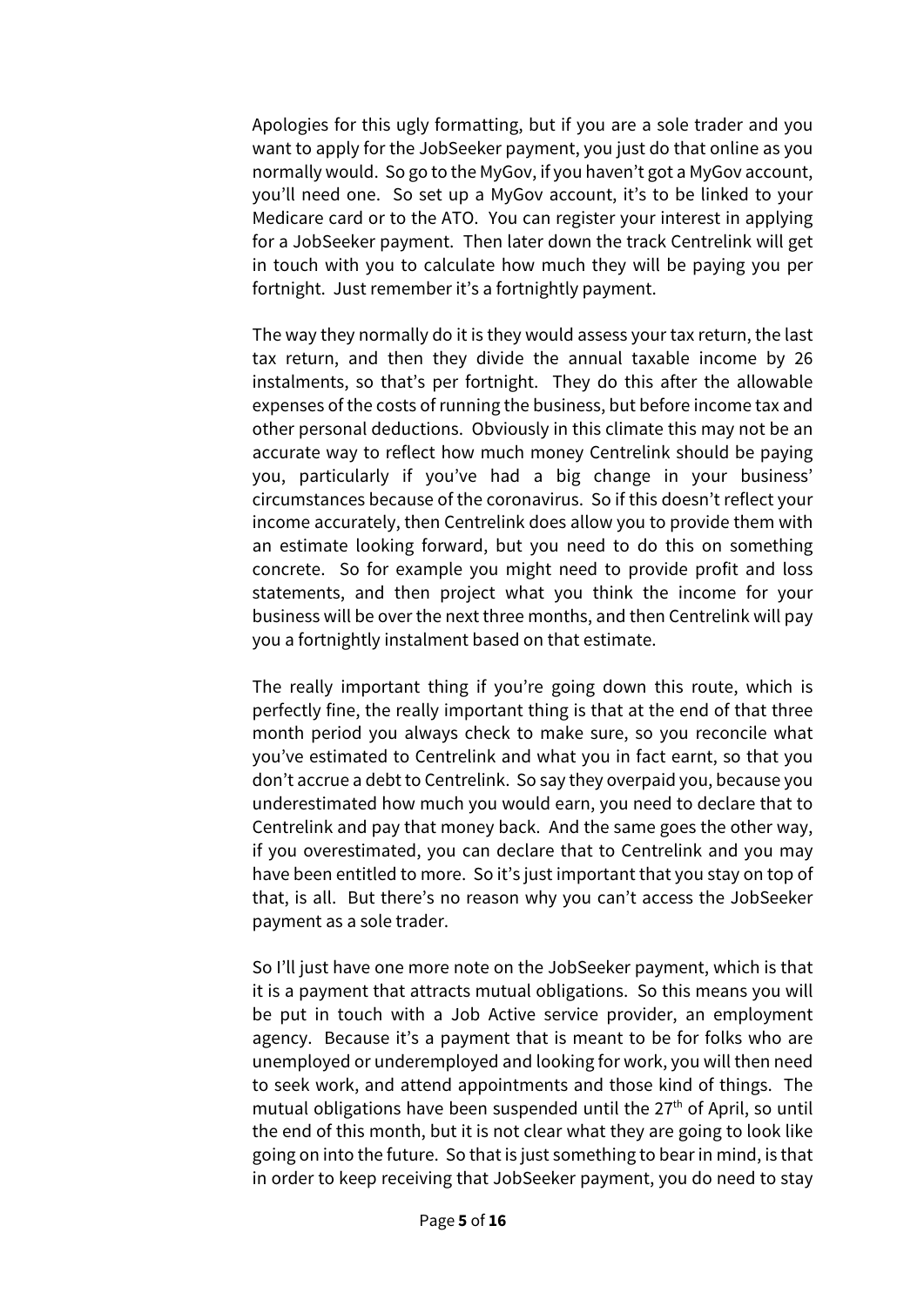on top of those mutual obligations.

So practically, just because I know that not everyone will have applied for Centrelink before, practically you have two options. Well, technically you have three options, but I would recommend two. You can apply for the JobSeeker online, you can apply for it over the phone, or you can go to a Centrelink office. Centrelink have requested that people don't attend the office, because the queues are extraordinary. Probably there are good public health reasons not to do that either, so I would recommend doing it online, or if you can't do it online for some reason, over the phone.

You will need a MyGov account. That's pretty easy to set up, you just need an e-mail address. If you want to do the whole shebang, apply for the whole JobSeeker payment online yourself, you will also need a Centrelink reference number. This is a nine digit number with a letter on the end, that if you've ever applied for Centrelink before, you will be able to see on any correspondence, any letters you have from Centrelink or concession card. But if you haven't applied to settlement before, you probably won't have that number. And you will need to call Centrelink to get it. So Ainslie Arts Centre has just posted in the comments there 'Can I get Centrelink.com.au?'. That will talk you through the steps of how you work out what payment you might be eligible for, but also these steps of going to MyGov, submitting it, register your intention to apply, if you don't have a Centrelink reference number and then Centrelink will call you back, or applying for the JobSeeker payment in totality, which will require one of those CRNs.

The other note on that is you used to have to do some complicated, have a bunch of paperwork in order to apply for the JobSeeker payment. So for example, a letter of separation for your employer and bank statements. The government has temporarily suspended those requirements. So you really can just hop on right now and apply, and you won't be required to provide that additional information.

I think we'll leave it there for the moment on JobSeeker. But if you have a click on that link, 'can I get Centrelink.com.au?', there's a flowchart that can guide you through that process. So I might just stop for a second and check whether we have any questions, or Adelaide, if you think I need to clarify anything.

- Adelaide: I don't think we've got any other questions at the moment. So you're doing a great job.
- Sophie: Okay, good. Alright. Well, what we might do now is move to the JobKeeper payment, which is the other one that I flagged at the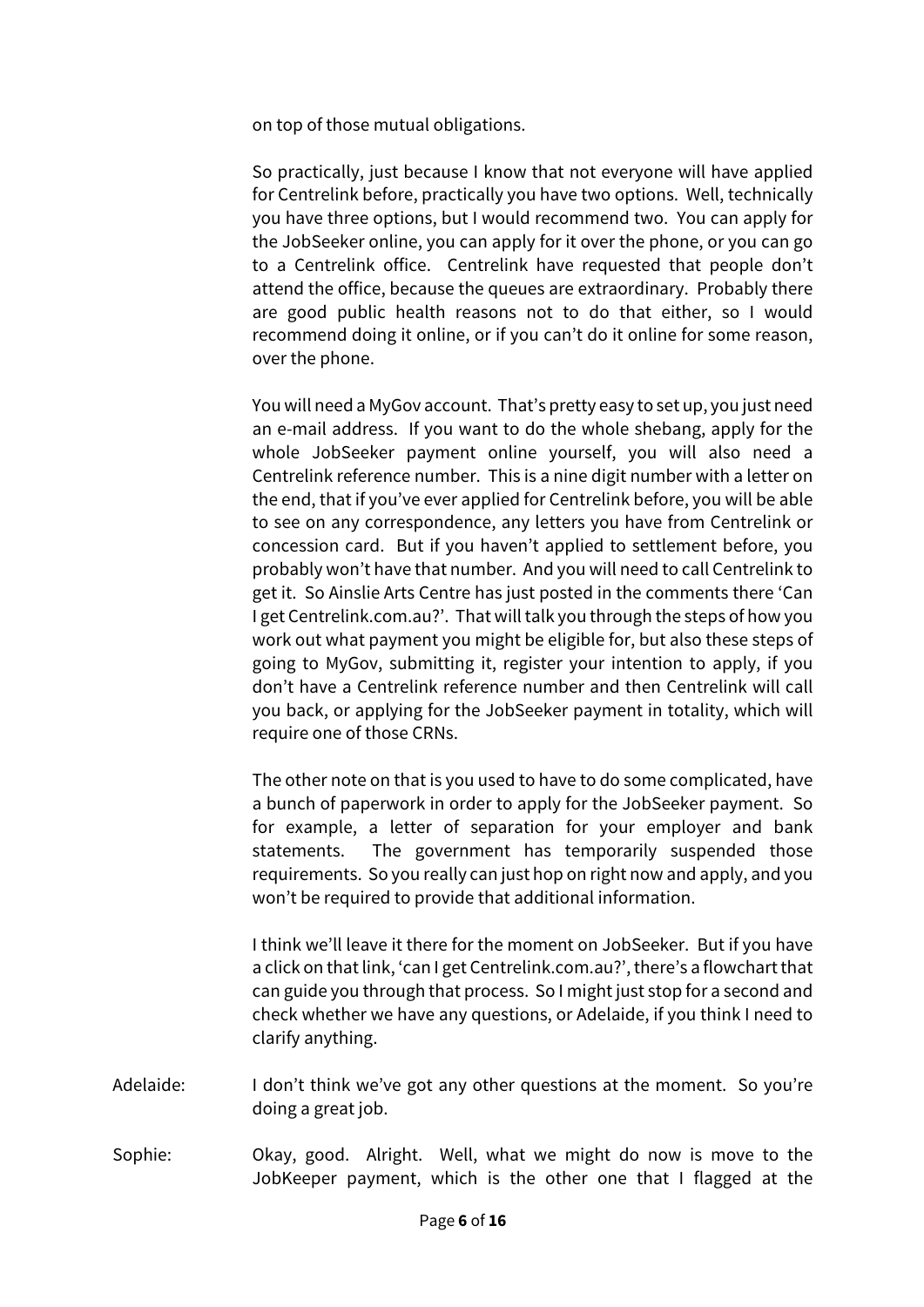beginning that some of you might be looking at. This is a payment that's available to businesses and to employers, not individuals in the way that a Centrelink payment is. The obvious and relevant caveat there is if you're an individual who is a sole trader, it is a scheme that is open to you if you meet the other requirements. So let me just jump back into my slideshow.

OK. So for the JobKeeper payment. So you've got eligible employers and eligible employees. This is a payment, just be super clear, this is a payment that can only be accessed by the business, by the employer. If you're a sole trader, you're also sort of the employer, so you can access it. But if you're an employee of say, a theatre company, the theatre has to access this scheme, not you as an employee. So for that theatre to be an eligible employer, they must, if they have a turnover of less than \$1 billion, they are needing to have lost over 30% of their revenue. If they have a turnover of more than \$1 billion, they need to have lost 50% of revenue, and if they're a registered charity then they need to have seen a decline in turnover of more than 15%. So that's what makes you an employer that can access this scheme.

To be an employee that can access this scheme, you need to have been employed as of the  $1<sup>st</sup>$  of March 2020. Now, if you were employed and then you were stood down by your employer before this announcement happened, then the announcement happened and the employer put you back on the books, that's also OK. You need to be over 16 years old. You need to be an Australian citizen, a permanent visa holder, a protected special category visa holder, a New Zealander, and there are a few other key exceptions, but they're the big ones. Really importantly, you can't have another permanent position with another employer. But you can have another non-permanent position, so long as it's secondary.

So for example, if you're employed by the theatre company, and that's where you do most of your work, but you have a contract on the side that's for a few hours a week or whatever this contract might be, that's fine, you can still access the JobKeeper payment through your employer, the theatre company, and have that contract operating on the side. There's no problem with that. You can only access the JobKeeper payment through one employer. Hopefully, that all makes sense.

So what do you need to do with the JobKeeper payment? Just put aside the sole trader issue for a second. It's up to the employer to apply for this payment, and there's no legal obligation for them to do it. So if you're the employee, again for the theatre company, the theatre company decides whether they want to access the JobKeeper payment, they then apply to the government for however many employees they want to keep on, and they then are required once they do that to pass on the \$1,500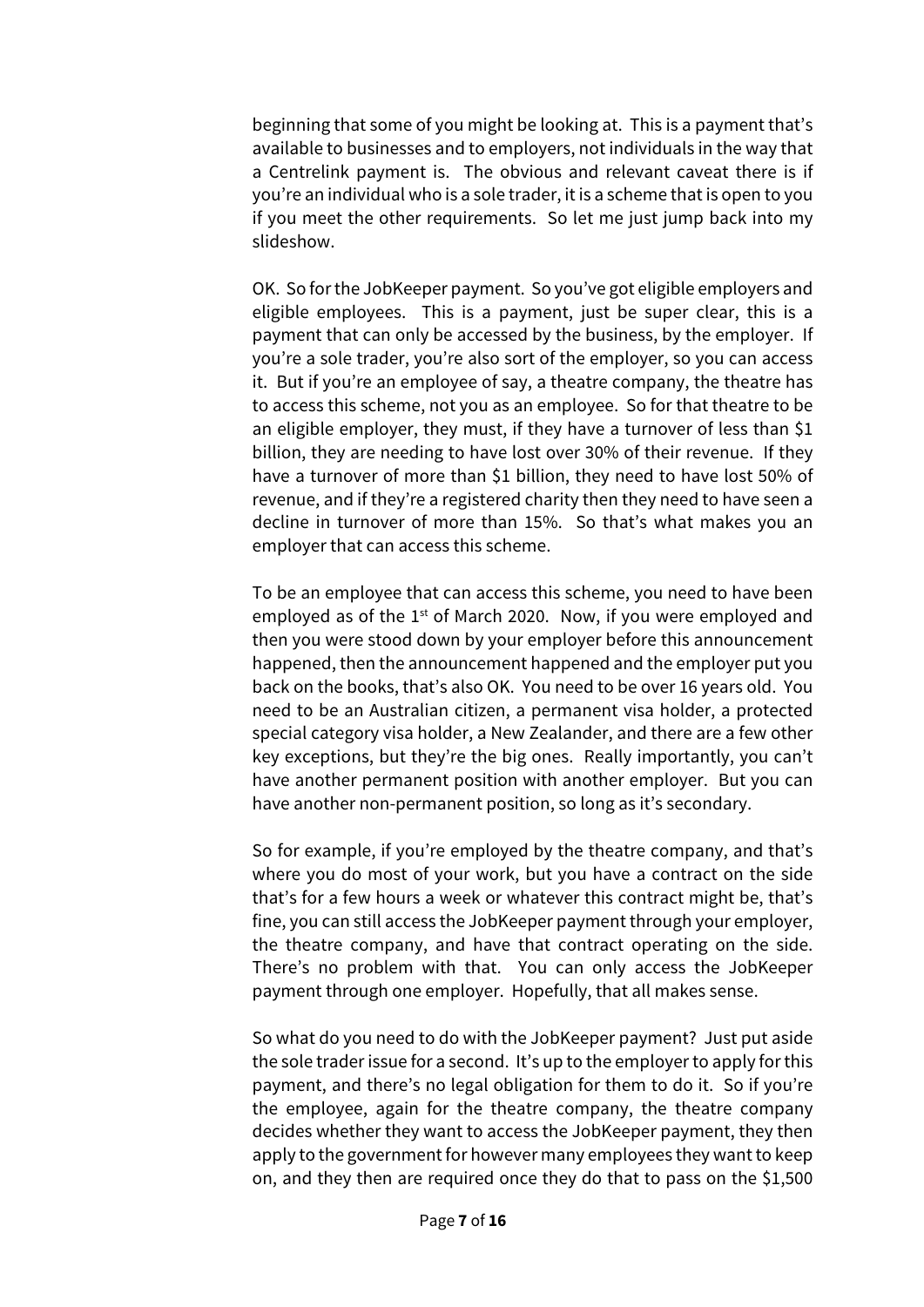flat rate subsidy to those employees. They can pay them a bit more if they want to. They can't pay them less. There's nothing that says that that theatre company has to keep all of its employees on, or which employees it chooses to keep on. So in that sense, there is still a level of uncertainty for employees. Unless and until your employer applies for the JobKeeper subsidy scheme, is approved for it, says that you are an employee that is going to be paid by this scheme, and you receive the wage subsidy of \$1,500 through your employer, there is no certainty that you're going to get this payment, and there's nothing that you can do to make your employer do it. So that's just really important for you to bear in mind.

If you're a sole trader, so long as you've been working for longer than the 12 months, as of the first of March 2020, you can apply yourself for this JobKeeper scheme. And then are eligible in the same way as an employee for the \$1,500 wage subsidy. But again, it needs to be the primary work that you are doing, and you can't have another permanent position with another employer. So even if, for example, you earn most of your money as a sole trader say, but you have a permanent position somewhere else, that would make you not eligible for this scheme as a sole trader.

So I think my recommendation to folks who are trying to work out do you want to apply for the JobKeeper scheme or the JobSeeker scheme, if, from what we've talked about today, you think you might be eligible for both, the thing I would really stress to you is the JobSeeker scheme, you can access yourself if you're eligible. So if you meet those criteria that I talked about, about being unemployed, looking for work, you'll need to check the website to make sure you fall into the income threshold, et cetera, you apply for that, you're going to get that money into your bank account through Centrelink as a social security payment. With the JobKeeper allowance, there are no guarantees that you're going to get it until your employer applies, says you're an employee that's going to receive it and then starts transferring you that money. If you're a sole trader, you obviously have more control over that.

If you're a sole trader, I guess another thing to bear in mind with the JobKeeper payment, I can't give financial advice. I'm a lawyer, not a financial person. But just remember that this is a scheme that is administered monthly by the ATO in arrears, and it will begin at the end of May. So you will need to work out whatever cash flow things are required to keep things going for yourself during that period of time.

One possible option for both camps of people, is to apply for the JobSeeker payment just so that you have some social security income coming in. And you might be hoping that you get the JobKeeper payment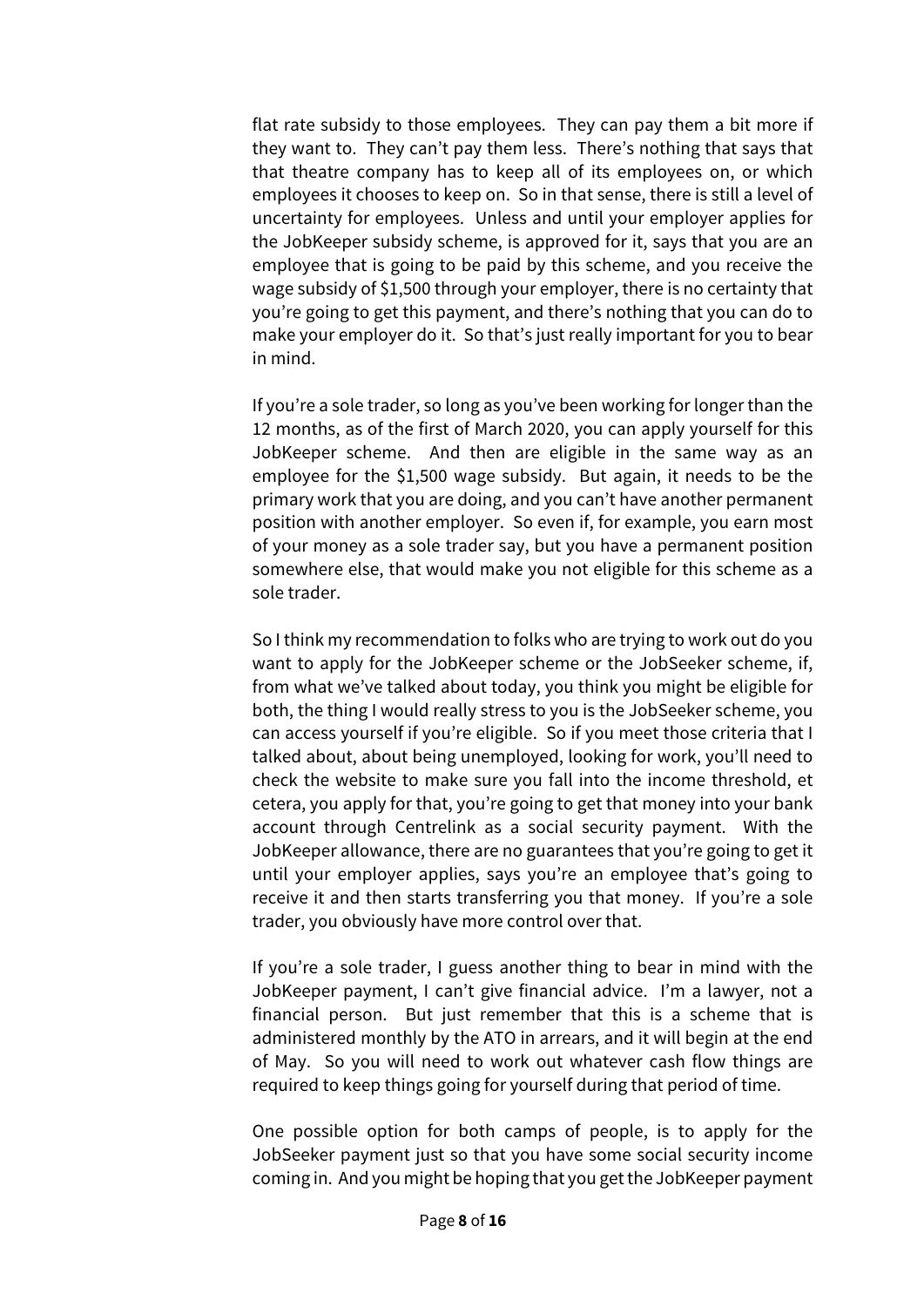in the end through your employer or as a sole trader, because that's a more generous scheme.

If and when you do get the JobKeeper payment, you will then need to notify Centrelink ASAP straight away that your income situation has changed, you're now accessing the JobKeeper scheme. That will make you ineligible for the JobSeeker scheme, it will put you above the income threshold, and so it will reduce the amount that you're entitled to from Centrelink to nothing. So that's all you need to do. But that at least means that you've got some income in the meantime. So I would recommend looking at the JobSeeker payment as a potential payment to beyond into the future. But if you want the JobKeeper payment, you think that's likely to happen, why not still apply for the JobSeeker payment just so that you're covered, and then if your situation changes and you are able to get the JobKeeper payment, you can then notify Centrelink and get taken off that JobSeeker payment. Just make sure that you do notify Centrelink though, it would be a bad situation if you're receiving both, because you will accrue a debt to Centrelink because you'll be getting some money that you're not entitled to.

So that is I think the basic situation in terms of JobSeeker, JobKeeper, the differences between the two of them, and the fact that for sole traders, and for others of you as well, you may be eligible for both, depending on whether your employer decides to access the JobKeeper scheme.

So hold on sorry, I just lost my screen. So just a few links and resources for you all. There's the 'Can I get Centrelink.com.au' website, which will talk you through how to apply for your different payments, and what you might be eligible for. There's the JobSeeker website via a Centrelink. This is just good to have a quick look at have a look at the income tables and see what it looks like you might be able to receive from Centrelink depending on your income, and also make sure you check with your partner's income which also impacts what JobSeeker payment you might be eligible for. Via the ATO website you can have a look at the JobKeeper payment. You can also register your interest, and then they will contact you about how to apply formally. And there are some fact sheets via EJ Australia, which is the Economic Justice. It's like the peak body for legal agencies like mine that specialise in social security and tenancy. They've got a bunch of fact sheets on Centrelink and COVID, on how to appeal things. Basically, anything that you need to know there'll be a fact sheet there that will talk you through.

If you have any further questions, I can answer questions on this call, of course, but if you need individual legal advice about Centrelink or public housing or tenancy, then please call or e-mail us at Canberra Community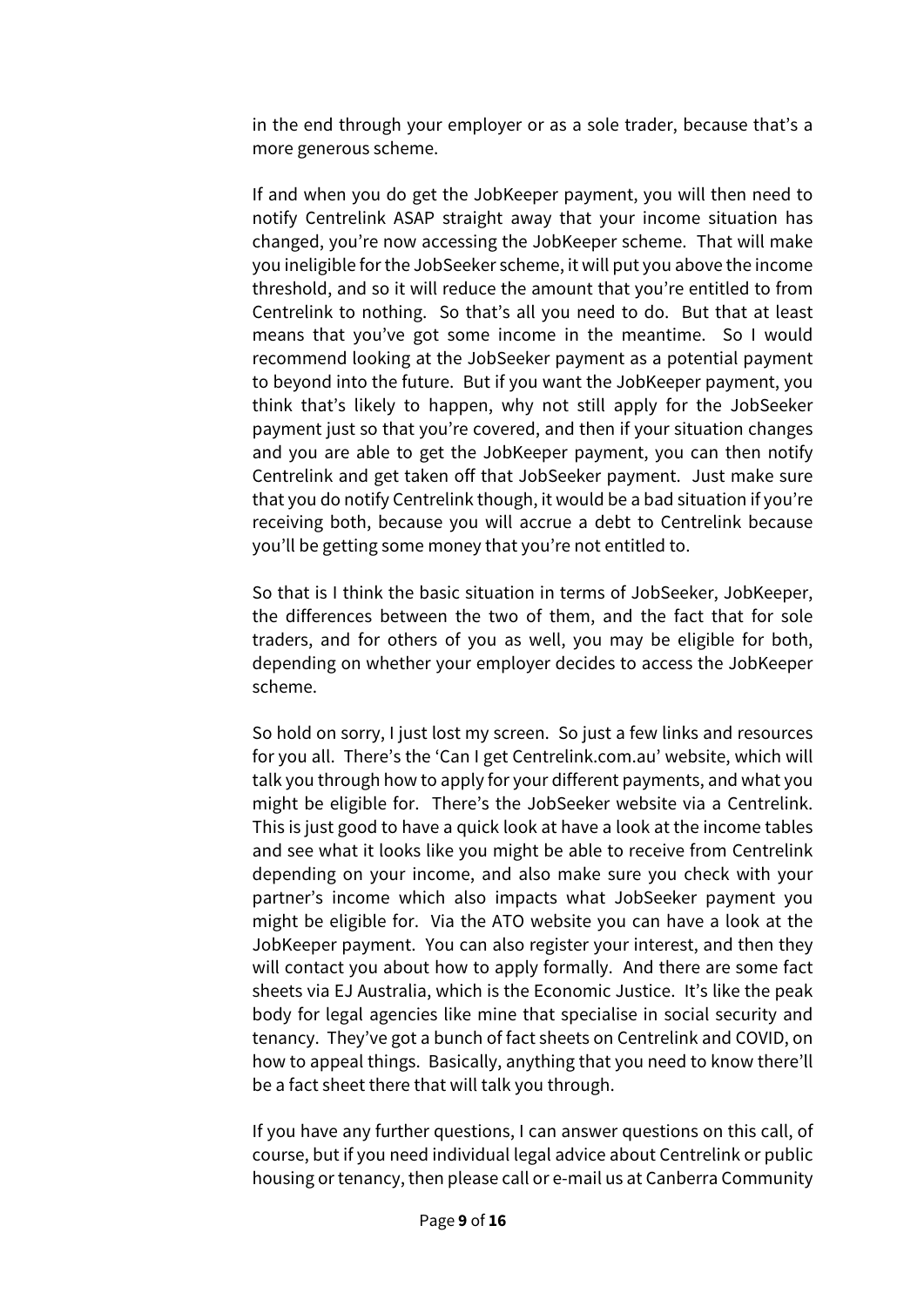Law, where we're not physically open, like our office isn't open. But we're on the phones, and we access e-mail and you can book an appointment with a lawyer like me or one of my colleagues, and we will give you advice over the phone. So please have a look at that.

OK, so I'm happy to answer any questions now that you have. I can see a question here from Helen that says, 'If I'm an artist, I have an ABN, and I'm a sole trader, and I want to apply for a JobKeeper, but my income is inconsistent, are there are allowances for that when applying?'. So with JobKeeper, it doesn't matter what your income is. So JobKeeper is that scheme through the ATO, so through for the business. So you're applying as a sole trader, as a business, you apply through the ATO, and it's a flat rate, wage subsidy. So it's \$1,500, if you get it approved, that the government passes on to the employer, or in your case, you as a sole trader, for you to pass on to the employee, you as a sole trader, irrespective of income, so long as you make that threshold that I talked about earlier, of how much your business revenue has been affected. So a decline in 30% for example. So you'll just need to go to the ATO website and check that you meet that threshold of how your business turnover has been affected, and if you do, and the ATO will assess that obviously for you when you apply, then it doesn't matter in terms of other income.

If the question is about JobSeeker, and your income is inconsistent, then yes, that does matter, and Centrelink can accommodate for that. So if you're a sole trader, and you want JobSeeker, so that payment through Centrelink, then – oh, I see, you did you did mean JobKeeper. OK. I don't know exactly what the ATO how they'll assess that. What they'll ask from you, presumably, is for evidence of what the turnover has been. So if you go to the ATO website now, you will see that you can register your interest in applying. It hasn't opened yet. It won't be administered until the end of May. So you can register there, and then they will send you the information about what documentary evidence you need to provide them with.

Kells has asked a question. 'For arts and businesses and sole traders how might grant monies received in a certain month impact upon determining loss of revenue?'. I assume this is for the JobKeeper payment, not the JobSeeker payment. For JobKeeper, again, it's just about proving that turnover. So the ATO will tell you, and the information doesn't exist as far as I know yet, but the ATO will tell you what information it requires in terms of showing that the turnover has declined. But once you've met that threshold, and been accepted into the scheme, any future grants that you apply for, income that you get through grants, shouldn't affect your eligibility. It's just a matter of showing that your business has been affected, in order to then be eligible for the scheme.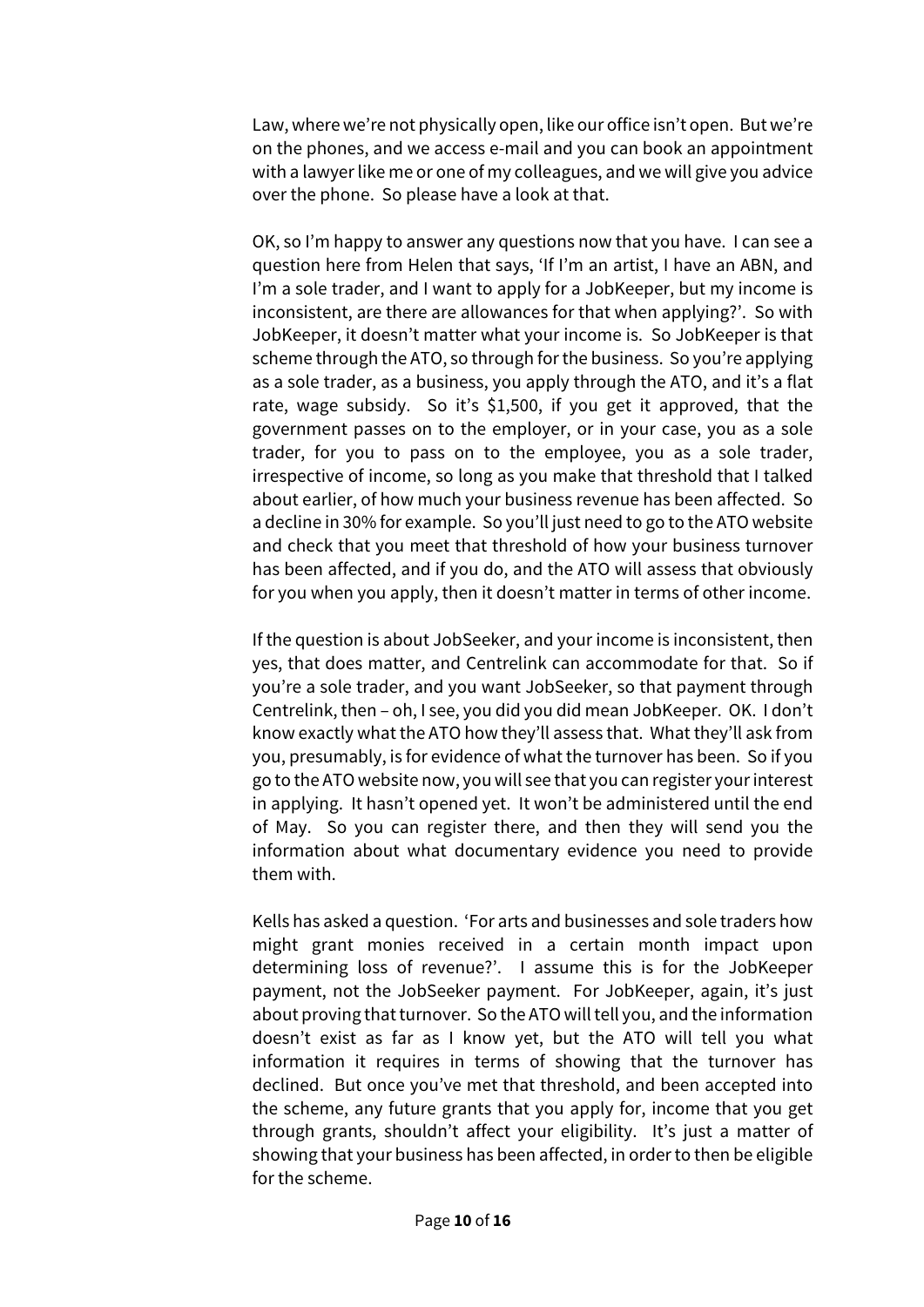So there a few questions popping up about whether people have registered with the ATO but haven't heard anything yet. Again, so the legislation passed through parliament last week, I think. The scheme is set to begin at the end of May. So I imagine it could be over the next few weeks that people begin receiving calls.

Craig has asked 'What's the expectation of staff working if they are under the scheme? Should they continue regular hours or can hours be increased to match the \$1,500? I understand that super needs to be paid on any actual hours worked. Thanks'. So this is for the JobKeeper payment, I'm assuming. So I think what the question is getting out is that people may be paid, because it's a flat \$1,500, people might be paid more than they're normally getting paid, or it might be less than what people normally getting paid. It's flat, and then it's the employer's decision about whether to add additional money to that.

It's up to the business how they administer the scheme. So for example, there might be a situation where the employees can't work. So because of the social distancing, gathering laws, the business has effectively shut, and there's no actual work for the employee to do on the ground. But the business wants to keep the employee on the books, so that after all this is over, the business can start back up again. In that case, they won't actually be working per se, but they will get paid that \$1,500 to keep them there.

There's a bunch of employment law questions around, so for example, it's possible to ask staff in that situation to require them to take leave, it looks like, from the legislation that got passed through, while still paying them that \$1,500. I think that there potentially would be an employment law issue with requiring people to work greater hours to access a flat rate subsidy. But I might take that question on notice and have a look at it, because that is an employment law rather than a social security law question. It is correct that you don't need to pay super on the \$1,500 itself, but on the hours actually worked, yes. I'll have a look at that, Craig, and I'll post back to your comment about whether or not they should continue regular hours or whether the hours can be increased.

Oh, I thought that that was all the questions but actually it looks like they're more, but I can't see them. Adelaide, I can't see that other comments for some reason. Are there any more questions that are popping up?

Adelaide: I'm just going to have a look for you, Soph. Just give me two seconds.

Sophie: No worries. Oh, no worries, Craig.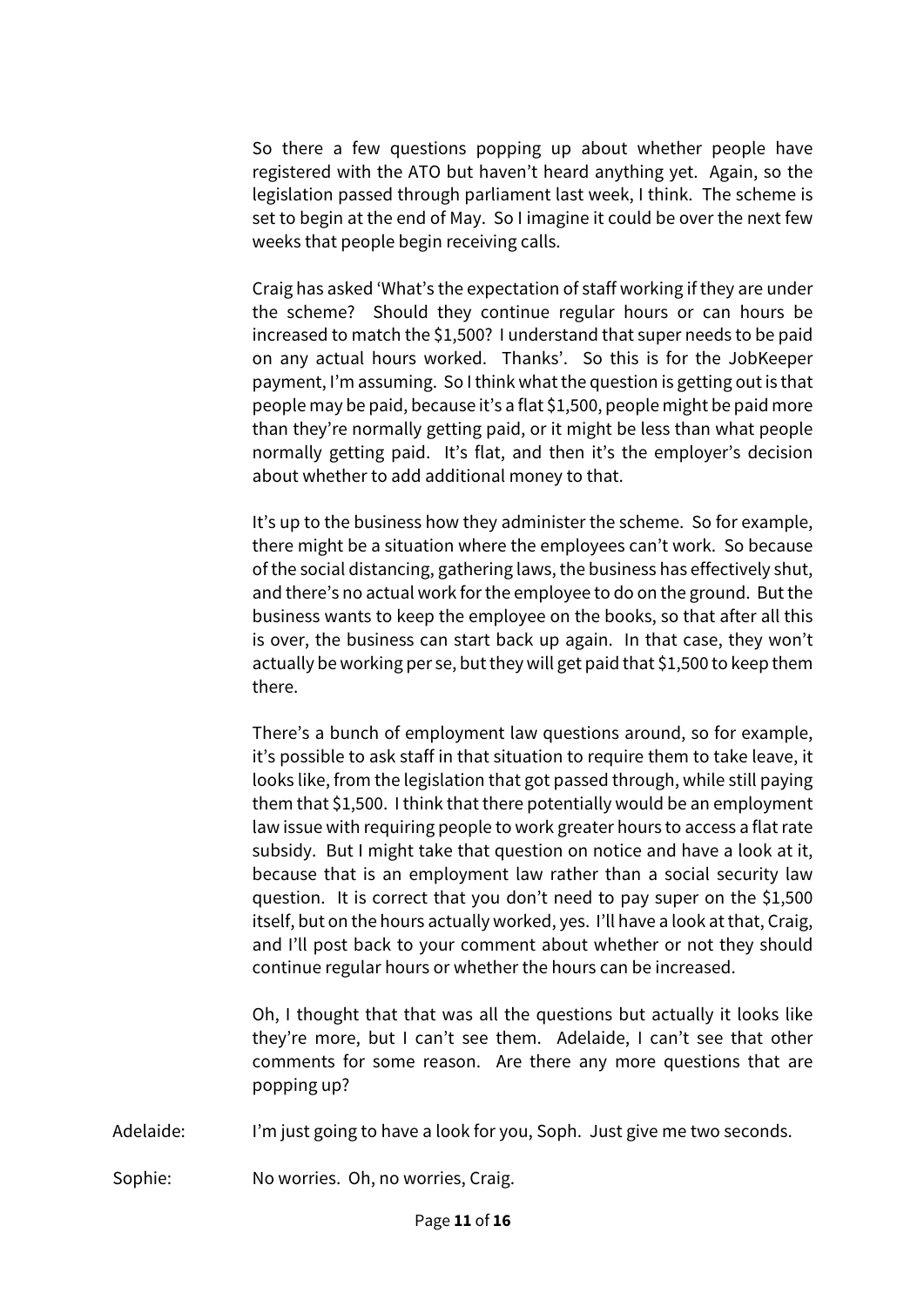- Adelaide: Okay, Craig has said thank you. No, I think that's it for the moment it looks like. I had a few questions that I thought I might pass on from other people if you would like, Soph?
- Sophie: Sure.
- Adelaide: I'm going to turn my video on so people can see my beautiful face, here I am. So before you were talking about the JobKeeper payment. If I'm an employer – sorry, an employee and I work for a business, and I earn like \$2,000 a fortnight from them. But I also have another job that's very part time but it's permanent, and I earn much less from that job, how would that be treated by the ATO, or Centrelink?
- Sophie: So unfortunately from the information that I can see that's publicly available, to access the JobKeeper payment you cannot have, you cannot be permanently employed somewhere else. So it is my reading of that, that if you have another anther job in which you are permanent employee, even if you earn far less through that than you do through your sole trading business, for example, that precludes you from accessing JobKeeper.
- Adelaide: Great, thank you. That's very clear. OK, so the next question was, if you are looking at the JobKeeper payment as a sole trader, and you have only recently begun to work as a sole trader, and you don't have any other permanent position anywhere, how do you show the loss of income over a 12 month period if you've only been working as a sole trader for, say, three months?
- Sophie: So I think that you needed to have been working as a sole trader for 12 months prior to the  $1<sup>st</sup>$  of March. I'm just looking at my notes. In which case, yes, that would be the requirement to access the JobKeeper payment, so you won't be able to. You will be eligible for the JobSeeker payment, presumably, depending on how much income you have coming in, but not the JobKeeper.
- Adelaide: Great, thank you. And we've got a couple of questions in the thread I think you can see.

Sophie: I can.

Adelaide: Awesome.

Sophie: So from Michael, 'I might receive a grant from the last \$5 to \$50k Arts ACT round, which will be announced soon. If I get one, how will that affect my JobSeeker application?'. So that's the Centrelink scheme. So the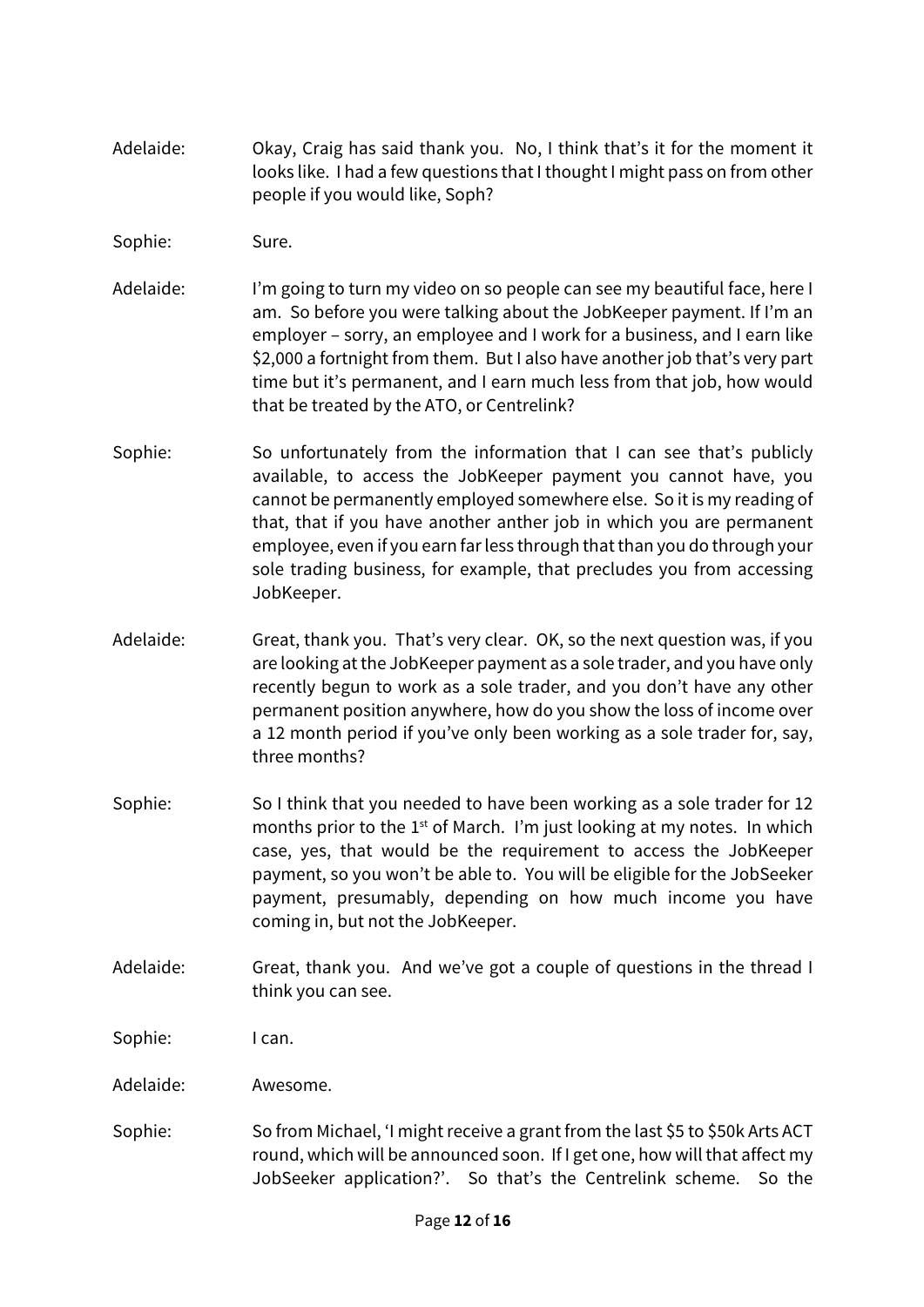JobSeeker payment is an income contingent payment scheme. So you declare your income at any point in time. So when I apply, I declare my income to Centrelink. It then decides based on the threshold how much JobSeeker social security income I'm entitled to, and we'll pay that. Every fortnight you are required to report your income. So if you receive one of these grants, and presumably a portion of that grant income is going to you as income, then that will affect – you will need to declare that to Centrelink and they will adjust the amount that they pay you accordingly.

'If you receive a grant in the new Arts ACT Homefront scheme, how might that affect your application?'. Yeah, it's the same. So it's just any money that you receive through a grant that is income, so not to be spent on non-income related elements of your grant. So say in your grant proposal you have, \$2,000 is your income, and then \$5,000 goes to buying some supplies and something else. It's the \$2,000 that's your income that is relevant here that you need to declare to Centrelink.

As I explained earlier, the way that they normally do your calculation will be to look at the tax return, your last tax return, and then divide it by 26 to work out how much they think you would be earning over the 26 fortnightly periods, the year long period. That obviously isn't going to work for lots of people, and is going to be different in this COVID situation. So you may be, if you're a sole trader, you may be projecting your income via a profit and loss statement to Centrelink. If you're just an individual who's receiving some – I mean, I assume you would be receiving that grant funding through an ABN, I would be thinking, but either way, you will still need to be reporting that income to Centrelink.

So whether you're doing it via your fortnightly – so Centrelink has decided you're eligible this amount of money based on what you declared the 14<sup>th</sup> of April, today, at 1:07 pm when you applied. You're then required legally to report any changes of income. So you will let them know on the  $27<sup>th</sup>$  of April, when you get your grants funding that your income has changed and you have an extra X amount of dollars, they will then adjust how much money you're eligible for.

If it's happening the other way, that you're applying for JobSeeker as a sole trader, it's not working for them to calculate your income via your last ATO tax revenue amount, instead, you're projecting three months forward, and then Centrelink are calculating a fortnightly payment to you based on that, then you'll still need to declare any change in circumstance. But it effectively just works as it would if you were a shift worker say, and you work your regular shifts, and you have to regularly report to Centrelink when those shifts change and you earn more or less, it's the same principle. So you just need to report any change in income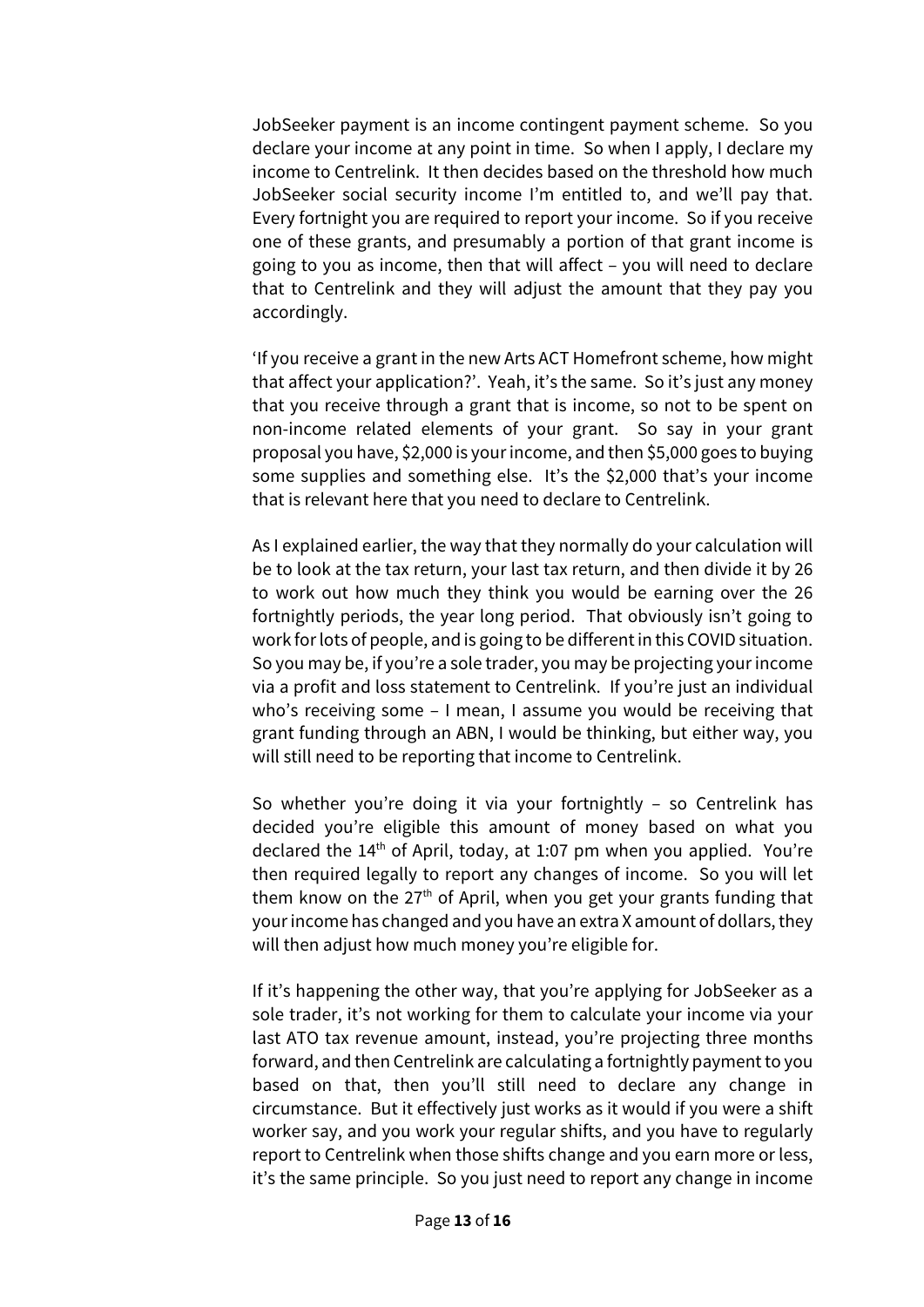to Centrelink.

- Adelaide: Can I jump in very quickly there to just mentioned something which might be useful to some artists, is that there are specific organisations that can auspice funding for you as an artist, so they can take the payment of the money on your behalf. And then they pay you the income portion of the grant, and they hold on to the other portion for like materials or to pay other people, and they pay for those things directly, which can mean that you don't actually end up with a lot of money in your account. You only end up with the portion that's your income. And lots of arts organisations will also do this for you. So have a conversation with your peak arts organisation. So that might be the National Association for Visual Arts or it might be Theatre Network Australia, and they'll be able to direct you to organisations who can assist with auspice in grants. And thanks Allie for commenting about this particular arrangement.
- Sophie: Great. Yeah, that's great. That is a great idea and would definitely make, it sounds like it will make your life easier. Allie has also asked for the JobSeeker payment, which she is on until the JobKeeper passes through, good strategy Allie, does the fact that she gets a small income from her role as a carer once a week need to be reported? It's an in-family payment, i.e. her Dad pays her directly. 'Do I need to report that as income?'. Yes, you do. If you're receiving a payment for work effectively, then you need to report that. Yeah, you need to report that. Centrelink has lots of ways of working out how you're receiving money, whether you're receiving additional money, and money like that, so it's money which isn't like a one-off gift, for example, which is in effect a form of income, does need to be reported legally, yes.

Cool. OK, that looks like we've had a little lull in questions there. Addie, is there anything else that you had on your list that you would like me to answer? Or have we ticked it all off?

- Adelaide: No, that's all my questions. And I think just I would encourage people if they do have further questions, to post them in the comments on this video, or send them through directly to Ainslie and Gorman Art Centre's page and we can either answer them if we know the answers, or we can get you the support that you need. And I think, so if there's nothing else that you need to tell us at this stage, then I reckon we can start to wrap it up.
- Sophie: Oh, there's been one last question.

Adelaide: Yep, go for it.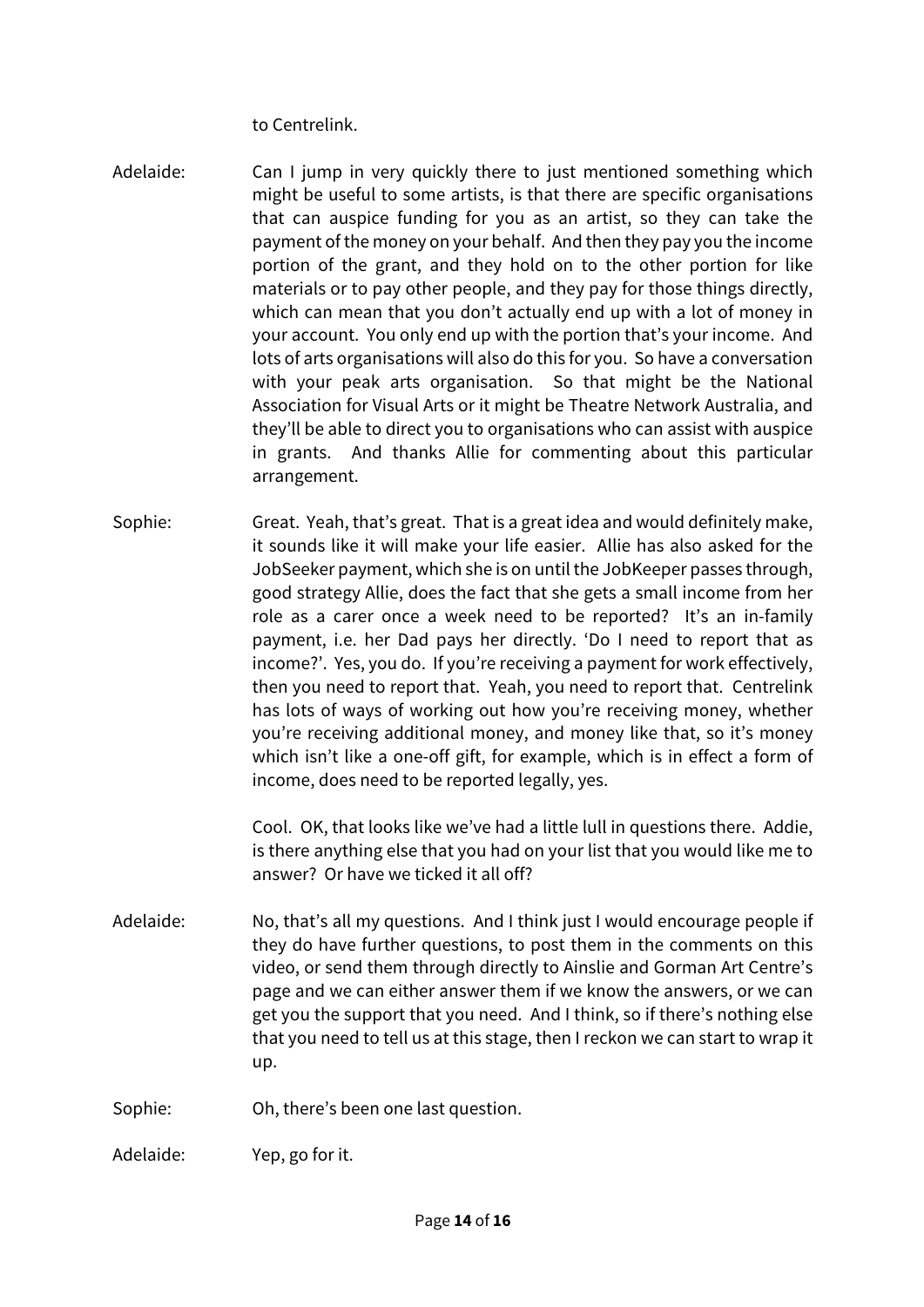Sophie: From Liz. 'If you receive a grant, can you record the income we might pay ourselves weekly rather than a lump sum?'. So I mean, this, this really depends on sort of, it's a combination of it depends on your grant application as well as on how you want to declare it to Centrelink. So if in your grant application you were given a lump sum amount to pay yourself …

## [Gap in audio]

Adelaide: OK team, I think we might have lost Soph in what is not too bad of a freeze frame for her. I'm going to say to Liz, your comment, we will get an answer for you after the video is finished, and I will pass that on to you. And I think we'll pause things there, because the internet has, the Gods have decided to not smile on us. So I'll just say thanks to Sophie Trevitt for that great and really informative session. We really appreciate the work that you and your amazing colleagues at Canberra Community Law are doing. And I'll share the information about how to contact Canberra Community Law in the comments after this session.

> So I think just to wrap things up, for people who are wanting some additional information about the really wide range of government support that's available for artists, the Australia Council for the Arts has developed a regularly updated guide for federal government support. And then they also list the support that's available by state and territory of residence. So I'm going to post that guide in the comments below as well. It's a lot of information, but it can be useful to go through.

> The next thing is if you've got questions that are specifically about your arts practice or your arts career, we are at Ainslie and Gorman Art Centres able to assist you with those questions through our artist toolkit program, and our toolkit chat advice sessions. They happen with myself or one of my other fabulous colleagues at Ainslie and Gorman Art Centres. Again, I'm going to post the link to the booking form for a toolkit chat in the comments. And we're able to answer all sorts of questions in the session. So we can talk about funding opportunities, we can review draft grant applications, we can provide advice on marketing or digital platforms that you might want to use. And we can also definitely refer you to other organisations that might be able to help you if we can't answer the questions for you. So you can kind of think of us as a one stop shop to help you get the advice or to find the person who can give you the advice about your questions.

> We're also going to be posting a video of this session, and a full transcript of the session to our website in the next day or so. And I think, oh, I've got Sophie back. So I'm going to just pass to her and say thank you, Sophie.